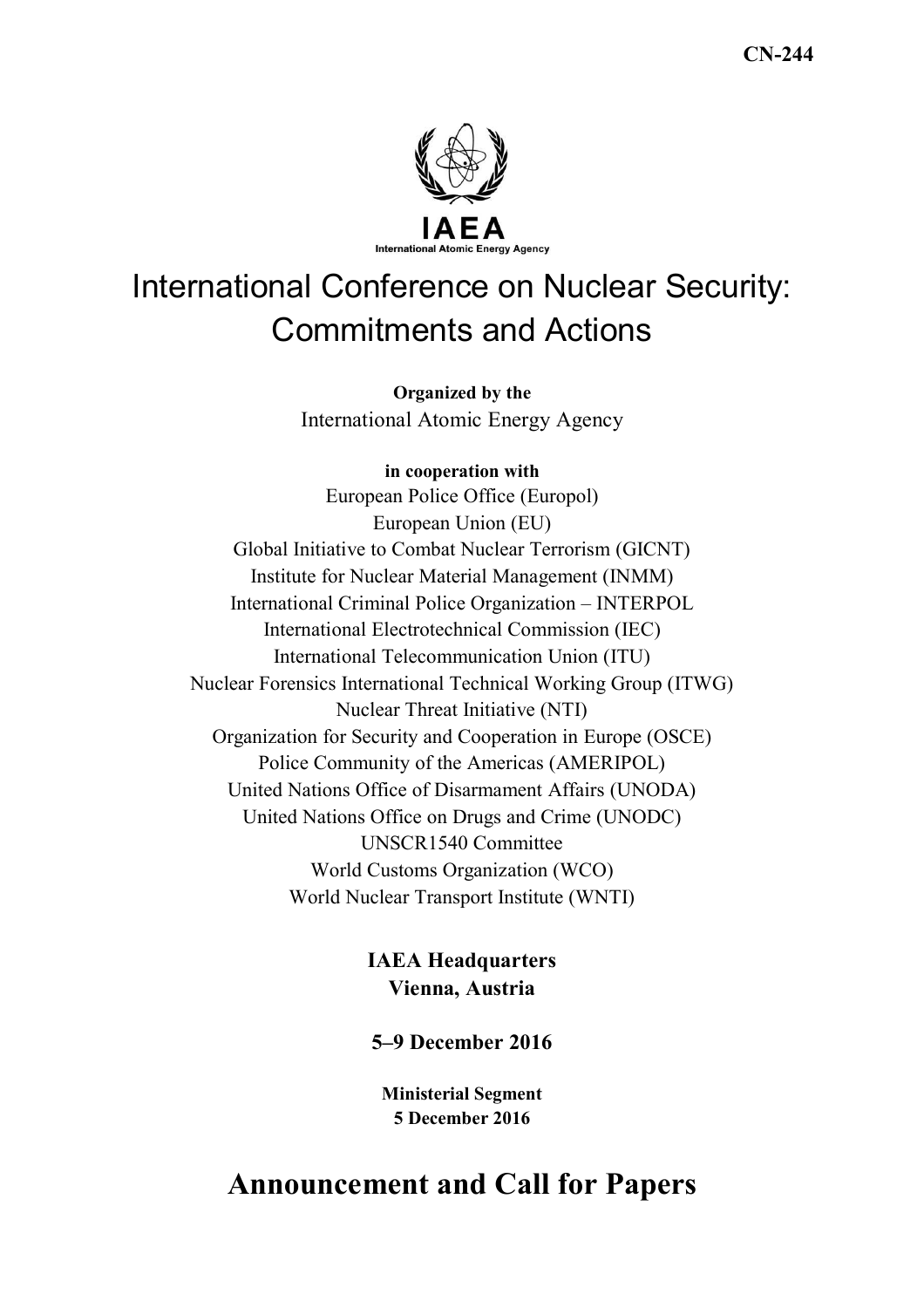# **A. Introduction**

Following the successful International Conference on Nuclear Security: Enhancing Global Efforts held in Vienna, Austria, in July 2013, the International Atomic Energy Agency (IAEA) is organizing a second conference in this area — the International Conference on Nuclear Security: Commitments and Actions — at its Headquarters in Vienna, Austria, from 5 to 9 December 2016. The 2013 conference attracted more than 1300 registered participants from 125 Member States, 34 of which were represented at ministerial level, and 21 intergovernmental and non-governmental organizations. The 2016 conference is expected to engender an even greater level of interest.

The Ministerial Declaration made at the 2013 conference called on the IAEA to consider organizing international conferences on nuclear security every three years. Similarly, the resolution on nuclear security (GC(59)/RES/10) adopted at the 59th regular session of the IAEA General Conference in September 2015 called upon the Secretariat to continue to organize such conferences every three years and encouraged all States to participate at a high level. In this regard, the IAEA expects ministerial level participation in the 2016 conference, as well as the involvement of policymakers and legal, regulatory and technical experts.

The 2016 conference will have two main parts:

- A ministerial segment which will provide an opportunity for ministers to deliver messages on achievements, commitments and actions, and adopt a Ministerial Declaration; and
- A scientific and technical programme comprising high level policy discussions on six broad themes central to nuclear security and parallel technical sessions on specialized scientific technical, legal and regulatory issues concerning nuclear security.

The IAEA has provided assistance to States, upon request, and supported national efforts to establish and improve nuclear security since the early 1970s, when it began providing ad hoc training in physical protection. Following the tragic events of September 2001 in the United States of America, the IAEA's first comprehensive action plan to protect against nuclear terrorism was approved in March 2002 by its Board of Governors, and three further Nuclear Security Plans were approved in 2005, 2009 and 2013, respectively.

The objective of the current IAEA Nuclear Security Plan (GOV/2013/42-GC(57)/19), which covers the period 2014–2017, is:

 "[T]o contribute to global efforts to achieve effective security wherever nuclear and other radioactive material is in use, storage and/or transport, and of associated facilities by supporting States, upon request, in their efforts to meet their national responsibilities and international obligations, to reduce risks and to respond appropriately to threats. In achieving this objective, the Agency will:

- Assist States, upon request, in their efforts to establish effective and sustainable national nuclear security regimes;
- Serve as the focal point for strengthening international cooperation, and for coordination of nuclear security assistance given through regional and bilateral programmes and other international initiatives;
- Enhance global nuclear security efforts by completing international guidance in the Nuclear Security Series and, upon request, supporting its implementation by States;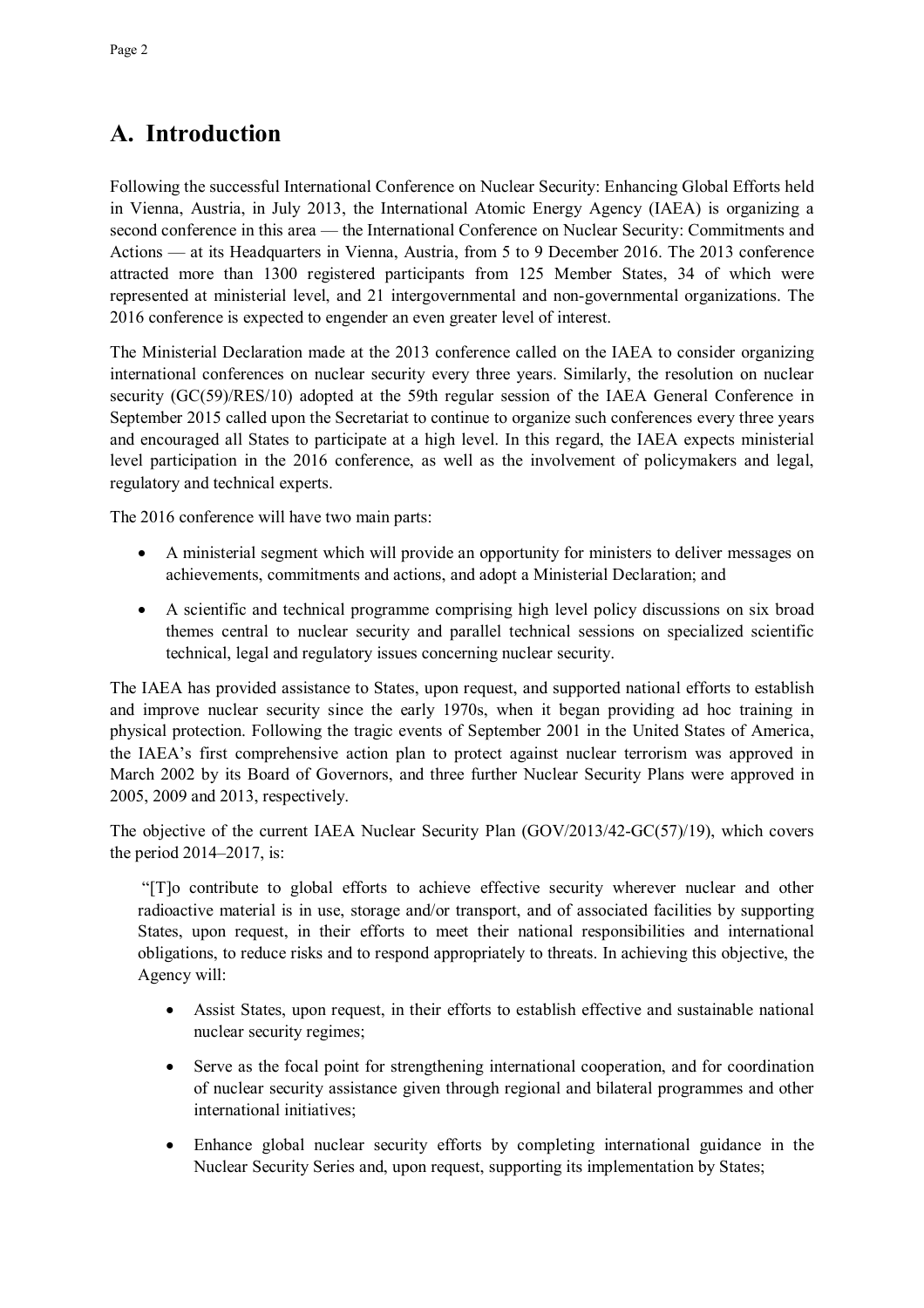- Encourage and assist States to adhere to relevant international instruments and support States, upon request, in their efforts to adopt implementing national legislation;
- Build on the progress made during the implementation of the first three Nuclear Security Plans to help States sustain and further improve their national nuclear security regimes."

At the 59th regular session of the IAEA General Conference in September 2015, Member States reaffirmed the central role of the IAEA in strengthening the nuclear security framework globally and in coordinating international activities in the field of nuclear security, while avoiding duplication and overlap.

This second international conference on nuclear security will not only provide a timely global forum in which the progress made in strengthening nuclear security worldwide can be reviewed and future developments discussed; its results will also serve as important input for the preparation of the IAEA's next Nuclear Security Plan, which will cover the period 2018–2021.

# **B. Purpose and Objectives**

The conference is being convened to discuss the national and international community's experiences and achievements to date in strengthening nuclear security; to enhance understanding of current approaches to nuclear security worldwide; to identify trends; and to provide an inclusive forum at which ministers, policymakers, senior officials and nuclear security experts can formulate and exchange views on future directions and priorities for nuclear security and how these may evolve.

The conference will be the ideal forum to:

- Raise awareness of nuclear security;
- Review the current status of nuclear security efforts and existing approaches, emerging trends and areas that may still need to be addressed;
- Consider the medium and long term objectives and priorities for nuclear security and how current approaches may evolve to address these and to meet future challenges;
- Promote universalization of the key international legal instruments for nuclear security;
- Promote international nuclear security guidance and its use by States;
- Review technological developments in nuclear security;
- Promote sharing of information and good practices in nuclear security, with due regard to the protection of sensitive information;
- Promote stronger nuclear security culture;
- Support capacity building to help sustain national nuclear security regimes;
- Encourage diverse participation in such conferences, including increased representation of women, early career professionals and individuals from developing countries; and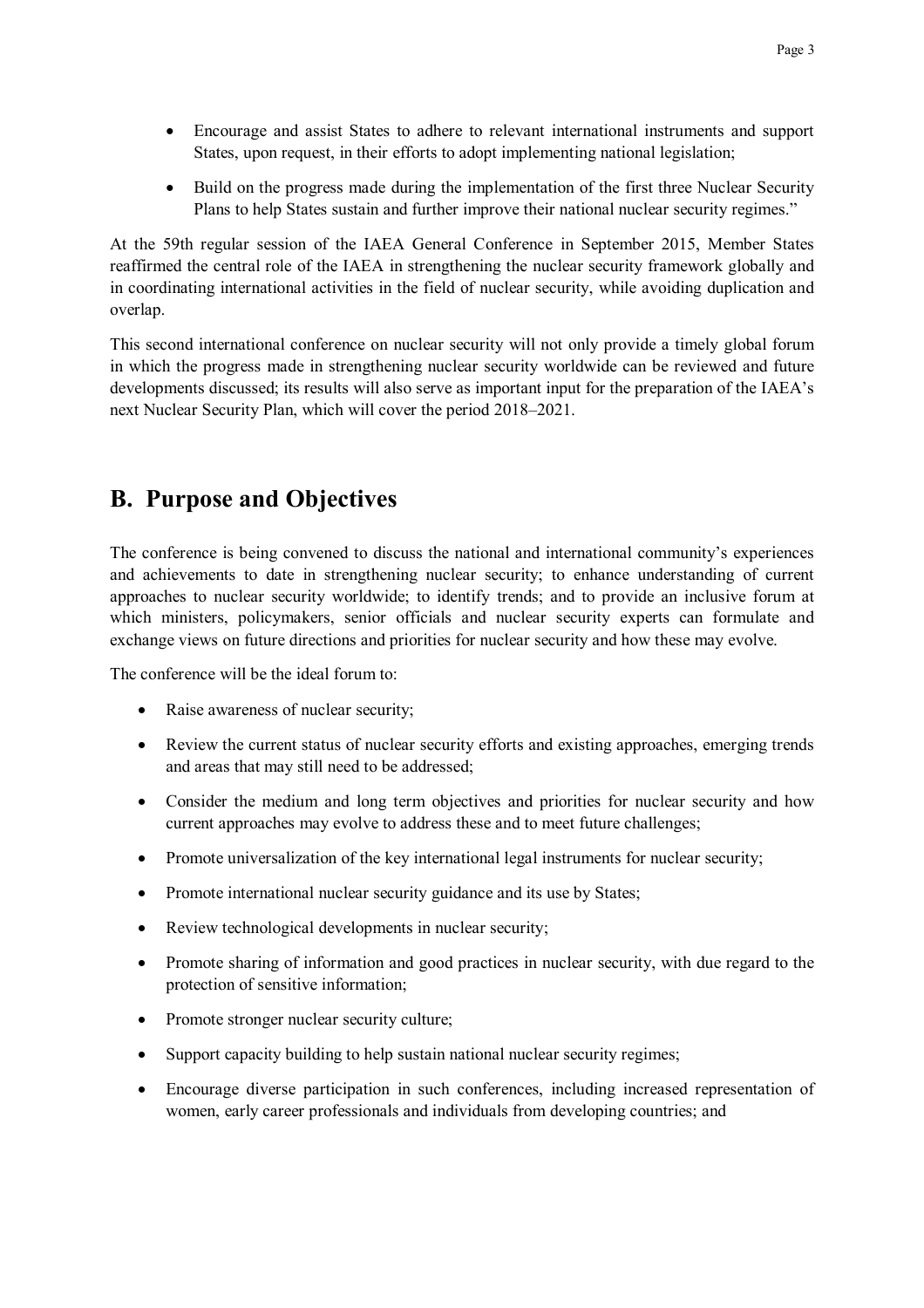• Reaffirm and support the central role of the IAEA in strengthening the nuclear security framework globally and leading the coordination of international activities in the field of nuclear security, whilst avoiding duplication and overlap.

# **C. List of Topics**

Consistent with the objectives set out above, the overall themes for the conference will be the future of nuclear security worldwide having regard to:

- International legal instruments for nuclear security: universalization and implementation of binding international legal instruments;
- International bodies and initiatives for nuclear security: role of the IAEA in coordinating international efforts;
- Nuclear material and nuclear facilities: national approaches, emerging trends and areas to be addressed;
- Radioactive material and associated facilities: national approaches, emerging trends and areas to be addressed;
- Nuclear and other radioactive material out of regulatory control: existing approaches, emerging trends and areas to be addressed; and
- National nuclear security regimes: existing approaches, emerging trends and areas to be addressed.

These themes will be discussed during the high level policy sessions of the conference.

While the final determination of the number and scope of the technical sessions will be based on the nature and number of abstracts received, it is anticipated that the technical sessions may deal with subjects as diverse as the following:

- National legislative and regulatory framework for nuclear security;
- Regulatory oversight for nuclear security;
- Threat and risk assessment;
- Insider threats:
- Physical protection of nuclear material and nuclear facilities:
- Security of radioactive material and associated facilities;
- Security of nuclear and other radioactive material in transport;
- Nuclear security culture;
- Information security and computer security;
- Detection systems and measures for nuclear and other radioactive material out of regulatory control;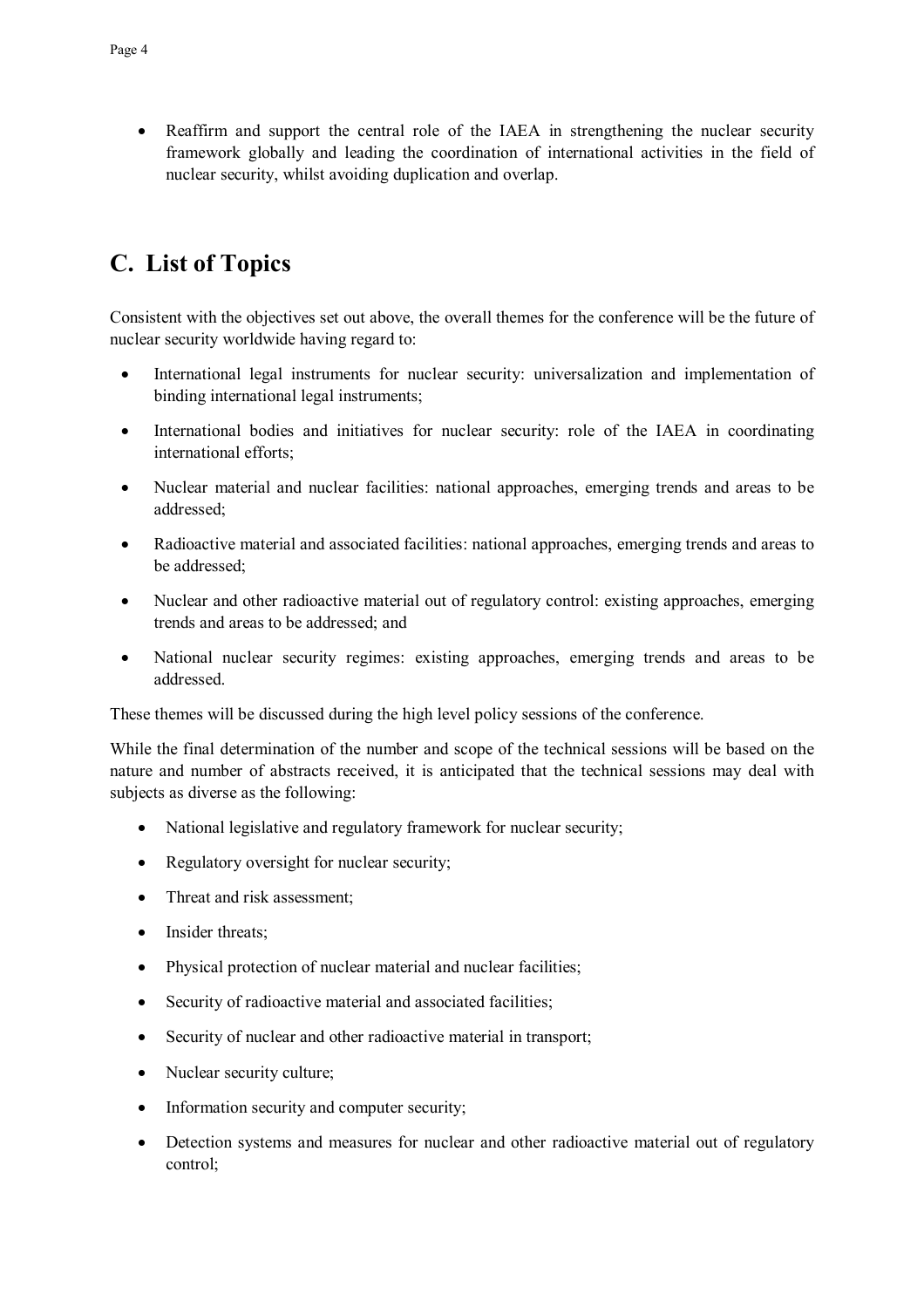- Nuclear forensics:
- Response to nuclear security events;
- Enhancing skills and knowledge of nuclear security personnel;
- Human and organizational factors in nuclear security;
- Strengthening nuclear security networks;
- Enhancing international and regional cooperation and assistance for nuclear security;
- IAEA coordinated research projects research and development in nuclear security;
- Technological developments in nuclear security with the objective of risk reduction;
- Public messaging, communication about nuclear security, including considerations for the protection of sensitive information;
- Nuclear security exercises;
- Peer reviews and advisory services;
- Security aspects of decommissioning and end-of-life issues associated with nuclear installations; and
- Security challenges arising from the development of new technologies (e.g. small modular reactors, unmanned aerial vehicles).

# **D. Structure**

The conference is aimed at ministers, senior government officials, high level staff from all of the agencies involved in making policy for, and managing, nuclear security, and at technical and legal experts working in all areas of nuclear security.

The conference is intended to attract industry and civil society representatives, including non-governmental organizations and academic institutions. The IAEA welcomes and encourages the participation of women, early career professionals and individuals from developing countries.

The conference programme includes a ministerial segment that will be held on the first day of the conference and will conclude with the adoption of a Ministerial Declaration. The scientific and technical programme will commence on the second day of the conference and will comprise an opening plenary session, six high level discussions, two or three streams of parallel technical sessions, and a concluding plenary session with a report from the President of the conference.

Each high level discussion will be comprised of invited papers and a concluding panel discussion. Each technical session will include presentations by invited speakers on topical areas identified through the submission of abstracts. A panel discussion will also conclude each technical session.

The conference programme will also include poster sessions, and sufficient time will be provided throughout the conference for discussion and interaction with colleagues.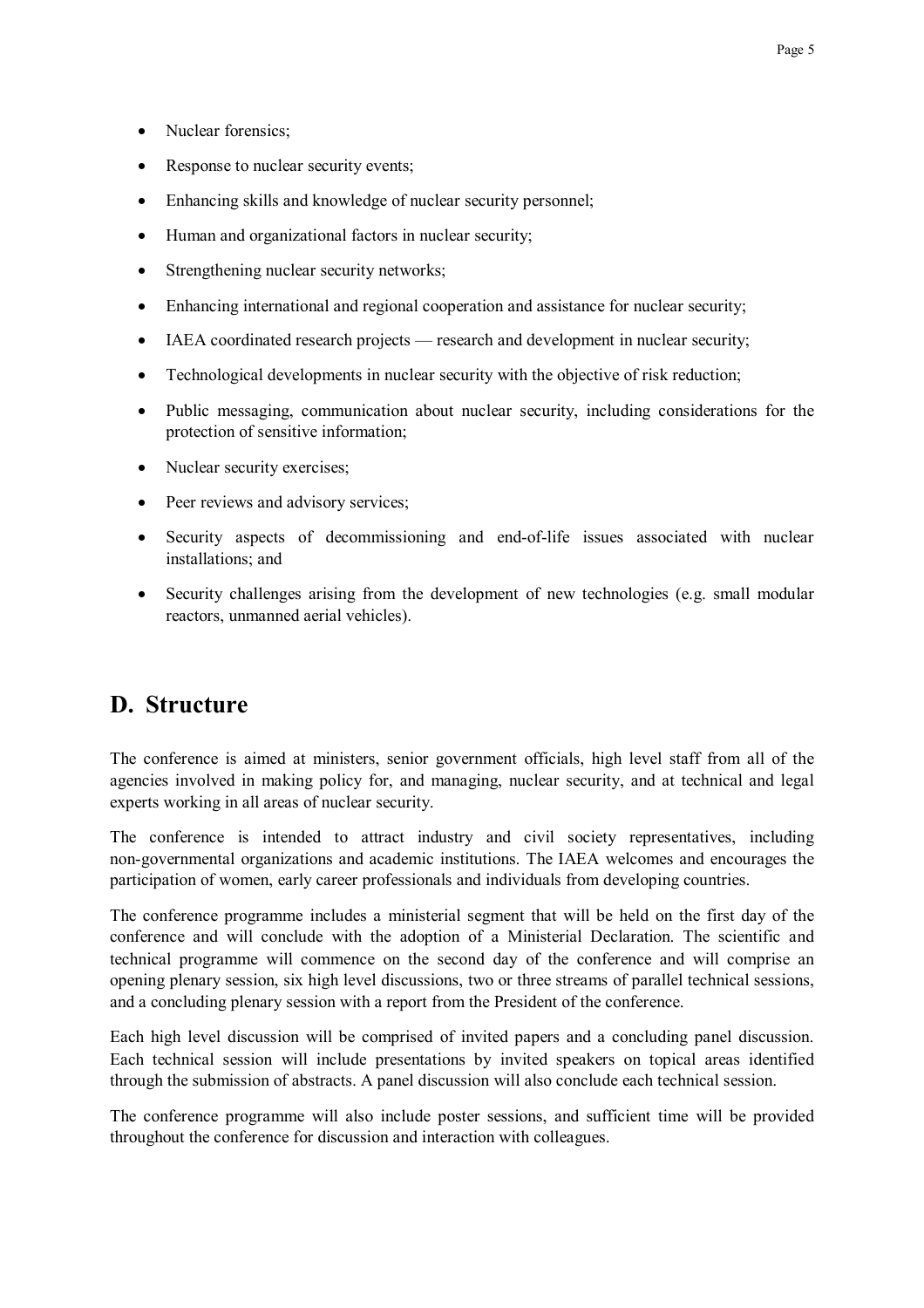# **E. Synopses, Papers and Proceedings**

Concise papers on topics falling within the scope of the conference (see Section C) may be submitted as contributions to the conference. All papers, apart from invited papers, must present original work and must not have been published elsewhere.

#### **E.1. Submission of synopses**

Anyone wishing to present a paper at the conference — either orally or in the form of a poster — must submit a synopsis of between 400 and 800 words **in electronic format** through the conference's web browser-based file submission system (IAEA-INDICO). Paper copies cannot be accepted.

Instructions on how to upload the synopsis to IAEA-INDICO will be available on the conference web page (see Section N) as of 29 January 2016. The synopses **must** be submitted through this system between **29 January 2016** and **13 May 2016**. No other form of submission will be accepted.

In addition, authors must submit the following two forms to their appropriate governmental authority (see Section F) for transmission to the IAEA. These forms must be received by the IAEA no later than **13 May 2016**:

- Participation Form (Form A)
- Form for Submission of a Paper (Form B)

**IMPORTANT:** The electronically received synopses will be considered by the Programme Committee only if these two forms have been received by the IAEA through the established official channels (see Section F).

#### **E.2. Acceptance of synopses**

Given the number of synopses anticipated and the need to provide ample time for discussion, the number of papers that can be accepted for oral presentation is limited. Authors who prefer to present their papers as posters are requested to indicate this preference on Form A.

Authors will be notified by **29 July 2016** as to whether their papers have been accepted.

### **E.3. Submission of full papers**

Only authors of papers selected for oral presentation are requested to submit a full paper. Full papers must be submitted through the IAEA-INDICO file submission system. Specifications for the layout and electronic format of the full papers will be made available on the conference web page. The deadline for electronic submission of the full papers as both PDF and Word files is **31 October 2016**.

**IMPORTANT:** The system for electronic submission of papers, IAEA-INDICO, is the sole mechanism for submission of papers. Authors are encouraged to submit papers as early as possible.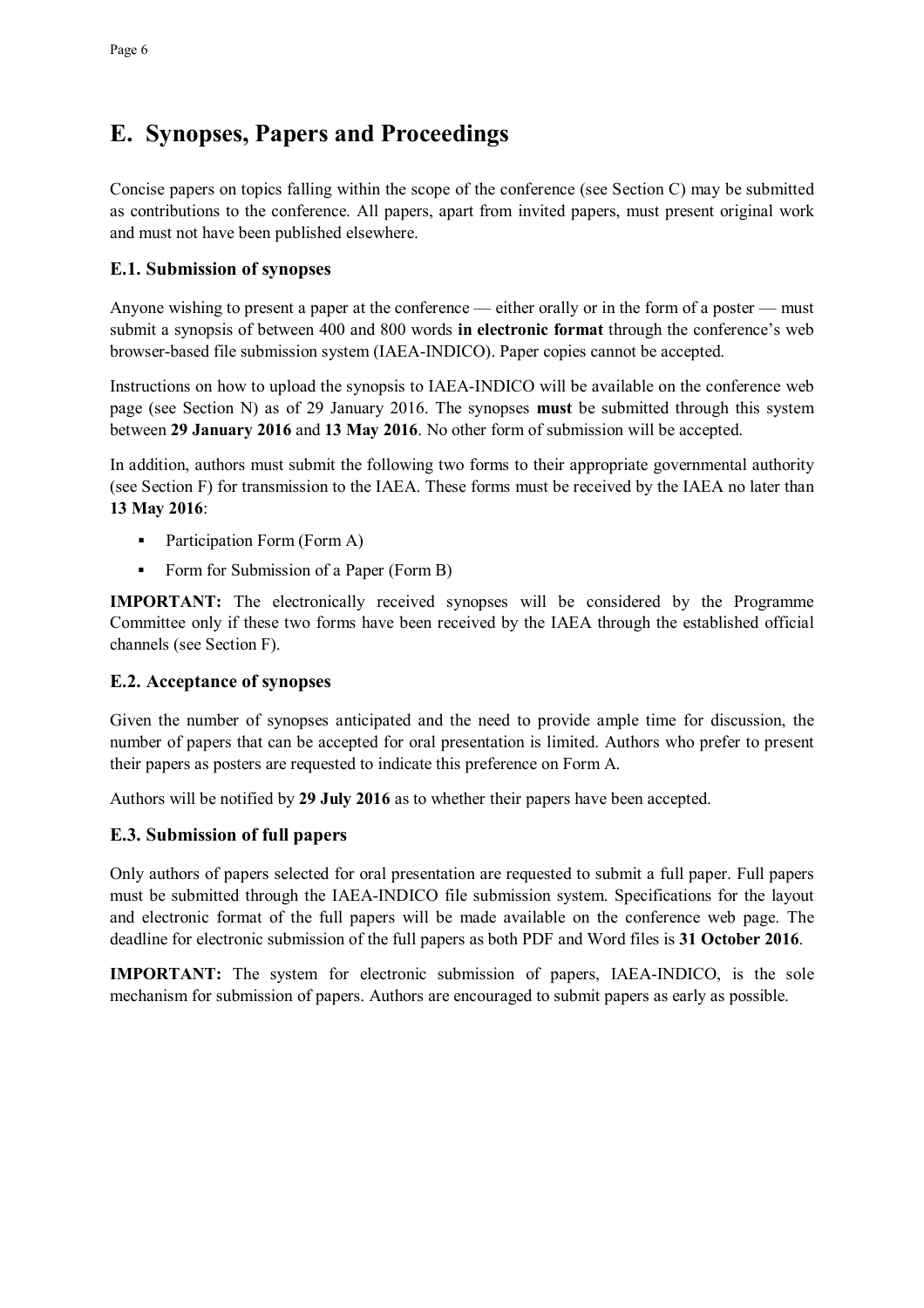#### **E.4. Conference Proceedings**

The proceedings containing summaries of the plenary and technical sessions as well as full papers presented at the conference will be published by the IAEA as soon as possible after the conference. Copies of the proceedings can be ordered, at a special discounted price, during or after the conference.

### **F. Participation and Registration**

All persons wishing to participate in the conference are requested to register **online in advance** through the conference web page (see Section N). **In addition**, they must send a completed

- o Participation Form (Form A),
- o Form for Submission of a Paper (Form B) (if applicable), and
- o Grant Application Form (Form C) (if applicable),

as soon as possible to a competent official authority:

- o Ministry of Foreign Affairs,
- o Permanent Mission to the IAEA, or
- o National Atomic Energy Authority,

or to one of the organizations invited to participate for subsequent transmission to the IAEA, via email to: Official.Mail@iaea.org.

A participant will be accepted only if the above documents are transmitted through the competent national authority of a Member State of the IAEA or by an organization invited to participate.

Participants whose official designations have been received by the IAEA will receive further information on the conference at least three months before the start of the conference. This information will also be made available on the conference web page (see Section N).

### **G. Expenditures and Grants**

No registration fee is charged to participants.

The IAEA is generally not in a position to bear the travel and other costs of participants in the conference. The IAEA has, however, limited funds at its disposal to help cover the cost of attendance of certain participants. Such assistance may be offered upon specific request to normally one participant per country provided that, in the IAEA's view, the participant on whose behalf assistance is requested will make an important contribution to the conference.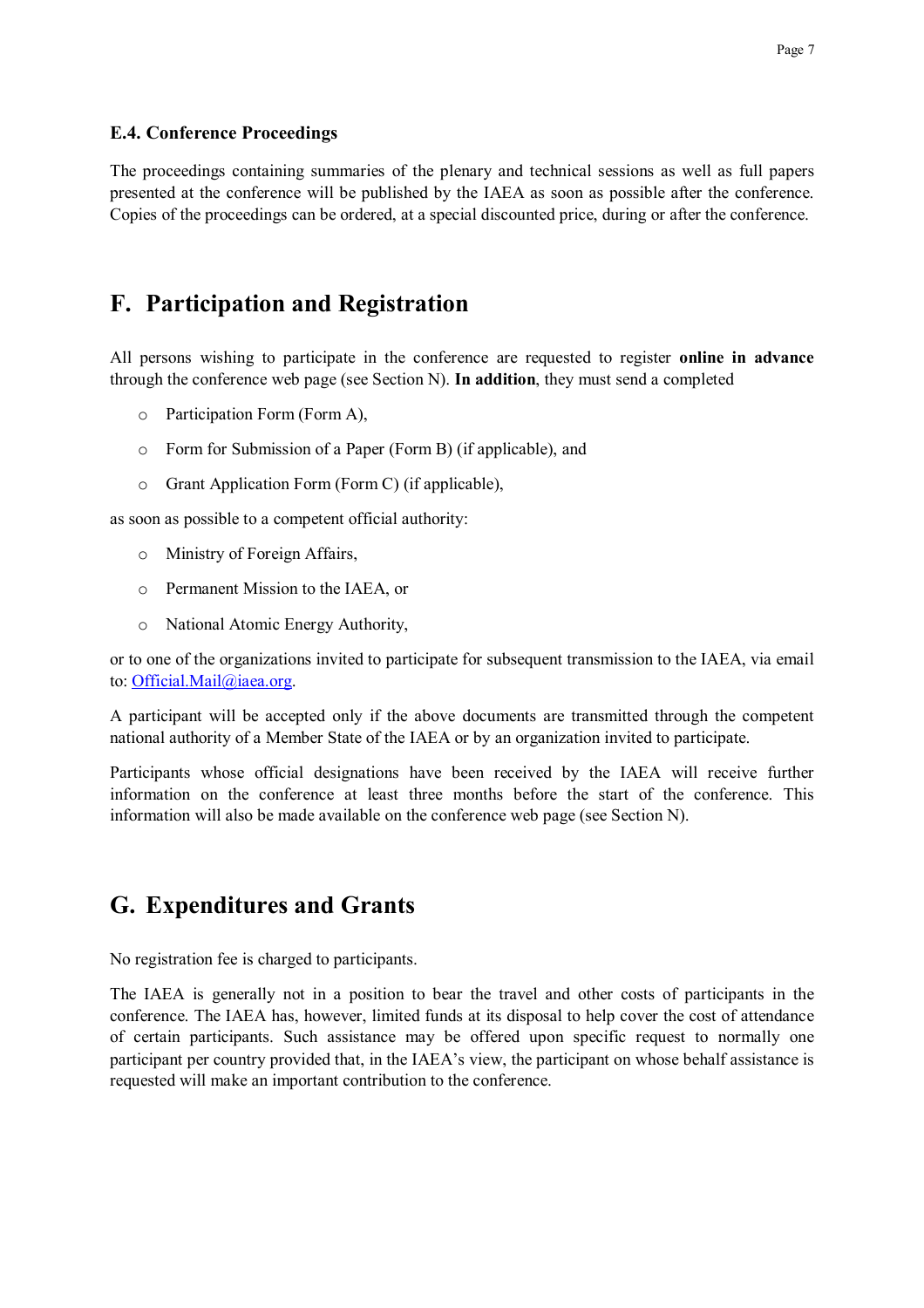If governments wish to apply for a grant on behalf of one of their specialists, they should address specific requests to the IAEA to this effect. Governments should ensure that applications for grants are:

- 1. Submitted by **13 May 2016**;
- 2. Accompanied by a duly completed Grant Application Form (Form C) signed and stamped by the Ministry of Foreign Affairs or the National Atomic Energy Authority;
- 3. Accompanied by a completed Participation Form (Form A).

Applications that do not comply with the above conditions cannot be considered.

Approved grants will be issued in the form of a lump sum payment that usually **covers only part of the cost of attendance**.

### **H. Distribution of Documents**

A preliminary programme of the conference will be made available on the conference web page (see Section N) before the start of the conference. The final programme and the Book of Synopses will be available free of charge upon registration at the conference.

### **I. Working Language**

The working language of the conference will be English. All communications and papers must be sent to the IAEA in English.

### **J. Venue and Accommodation**

The conference will be held at the IAEA's Headquarters in Vienna, Austria. Participants must make their own travel and accommodation arrangements. Hotels which are offering a reduced rate for conference participants will be listed on the conference web page (see Section N). Please note that the IAEA is not in a position to assist participants with hotel bookings, nor can the IAEA assume responsibility for paying cancellation fees or for re-bookings and no shows.

### **K. Visas**

Designated participants who require a visa to enter Austria should submit the necessary application to the nearest diplomatic or consular representative of Austria at least four weeks before they travel to Austria. Since Austria is a Schengen State, persons requiring a visa will have to apply for a Schengen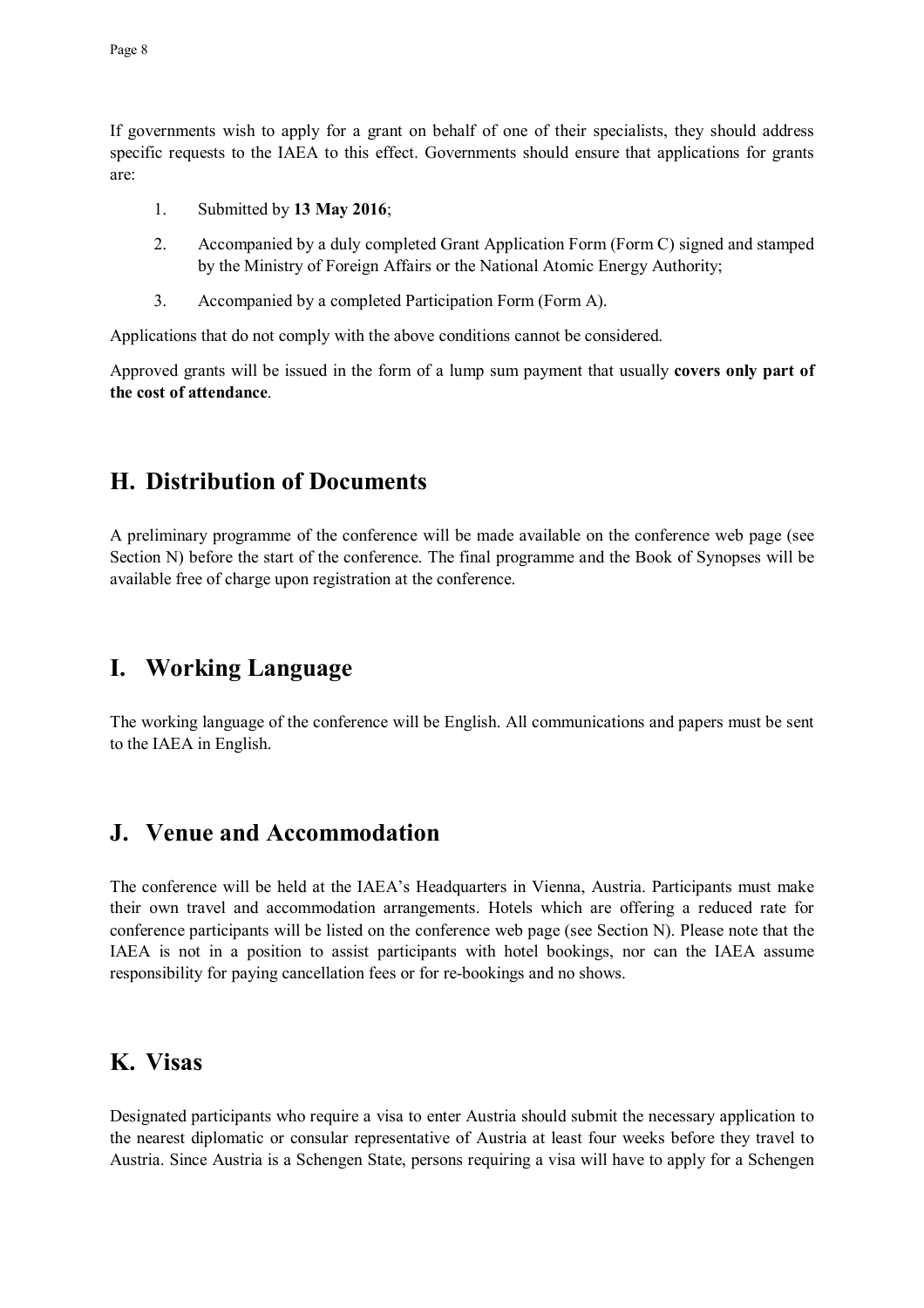visa. In States where Austria has no diplomatic mission, visas can be obtained from the consular authority of a Schengen Partner State representing Austria in the country in question.

# **L. Key Deadlines and Dates**

| Electronic submission of synopsis, including submission of Forms A and B,<br>through official channels:     | 13 May 2016     |
|-------------------------------------------------------------------------------------------------------------|-----------------|
| Submission of Grant Application Form (Form C) and Participation Form<br>(Form A) through official channels: | 13 May 2016     |
| Notification of acceptance of paper:                                                                        | 29 July 2016    |
| Electronic submission of full paper (10 pages max.):                                                        | 31 October 2016 |

# **M. Conference Secretariat**

### **General postal address and contact details of the IAEA:**

International Atomic Energy Agency Vienna International Centre PO Box 100 1400 VIENNA AUSTRIA Tel.: +43 1 2600 Fax: +43 1 2600 2007 Email: Official.Mail@iaea.org

#### **Scientific Secretariat:**

#### **Ms Rhonda Evans**

Senior Nuclear Security Officer Office of the Director Division of Nuclear Security Department of Nuclear Safety and Security Tel.: +43 1 2600 21837

**Email address of the Scientific Secretariat:** NuclearSecurity2016@iaea.org